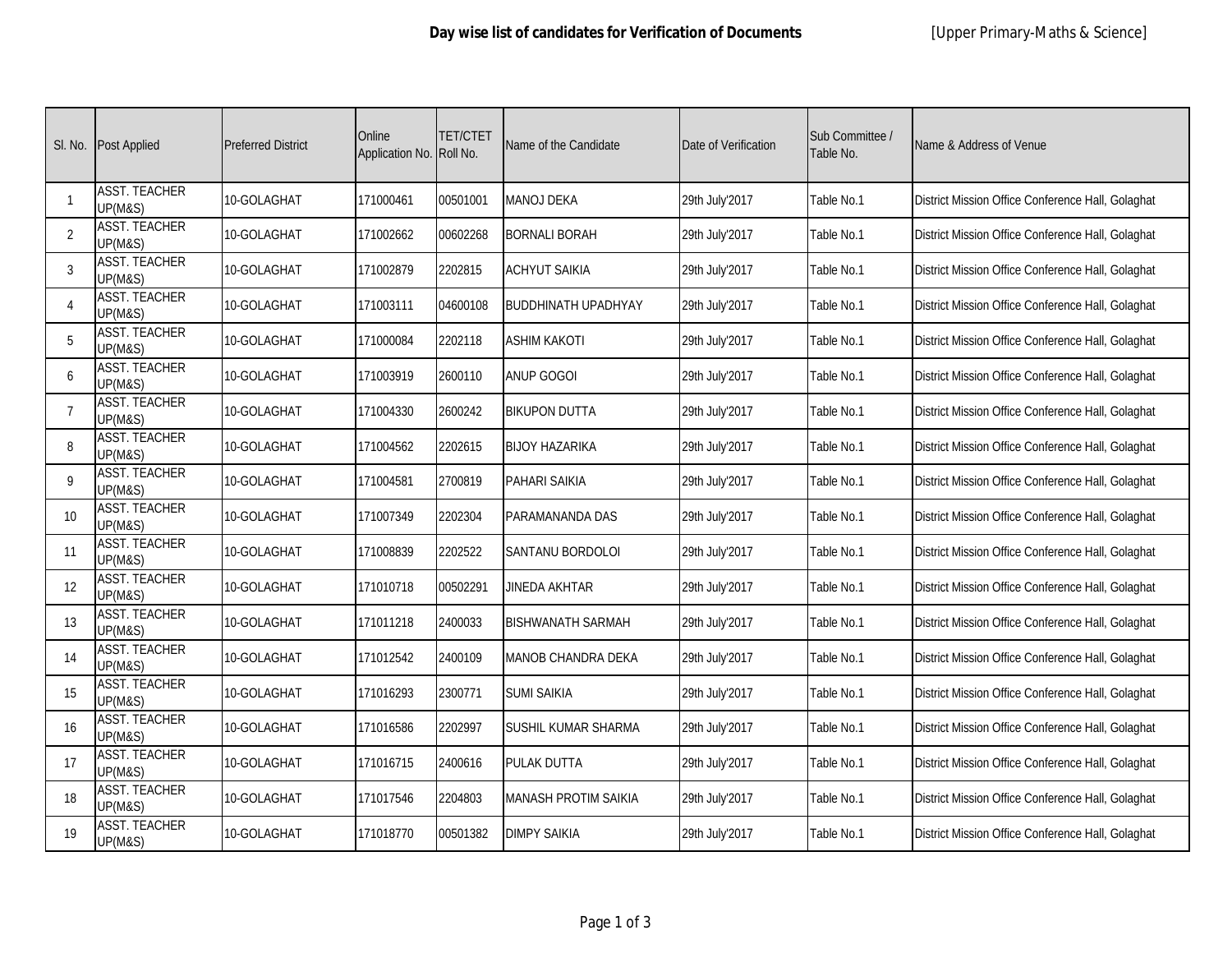| SI. No. | <b>Post Applied</b>                        | <b>Preferred District</b> | Online<br>Application No. | TET/CTET<br>Roll No. | Name of the Candidate       | Date of Verification | Sub Committee /<br>Table No. | Name & Address of Venue                           |
|---------|--------------------------------------------|---------------------------|---------------------------|----------------------|-----------------------------|----------------------|------------------------------|---------------------------------------------------|
| 20      | <b>ASST. TEACHER</b><br><b>UP(M&amp;S)</b> | 10-GOLAGHAT               | 171020094                 | 2400014              | <b>ASHIMJYOTI BORAH</b>     | 29th July'2017       | Table No.1                   | District Mission Office Conference Hall, Golaghat |
| 21      | <b>ASST. TEACHER</b><br><b>UP(M&amp;S)</b> | 10-GOLAGHAT               | 171022111                 | 2311059              | <b>AJIT BORAH</b>           | 29th July'2017       | Table No.1                   | District Mission Office Conference Hall, Golaghat |
| 22      | <b>ASST. TEACHER</b><br><b>UP(M&amp;S)</b> | 10-GOLAGHAT               | 171022560                 | 2201565              | <b>BIPLOB JYOTI BORA</b>    | 29th July'2017       | Table No.1                   | District Mission Office Conference Hall, Golaghat |
| 23      | <b>ASST. TEACHER</b><br><b>UP(M&amp;S)</b> | 10-GOLAGHAT               | 171023059                 | 2202585              | RIJUMONI BORA               | 29th July'2017       | Table No.2                   | District Mission Office Conference Hall, Golaghat |
| 24      | <b>ASST. TEACHER</b><br><b>UP(M&amp;S)</b> | 10-GOLAGHAT               | 171023392                 | 2202750              | SURESH PUZARI               | 29th July'2017       | Table No.2                   | District Mission Office Conference Hall, Golaghat |
| 25      | ASST. TEACHER<br><b>UP(M&amp;S)</b>        | 10-GOLAGHAT               | 171024800                 | 2200970              | <b>PULAK NATH</b>           | 29th July'2017       | Table No.2                   | District Mission Office Conference Hall, Golaghat |
| 26      | <b>ASST. TEACHER</b><br><b>UP(M&amp;S)</b> | 10-GOLAGHAT               | 171027676                 | 2202518              | SANJIB LOCHOON BHAGAWATI    | 29th July'2017       | Table No.2                   | District Mission Office Conference Hall, Golaghat |
| 27      | <b>ASST. TEACHER</b><br><b>UP(M&amp;S)</b> | 10-GOLAGHAT               | 171027975                 | 5605066              | <b>BHASKAR JYOTI KONWAR</b> | 29th July'2017       | Table No.2                   | District Mission Office Conference Hall, Golaghat |
| 28      | <b>ASST. TEACHER</b><br><b>UP(M&amp;S)</b> | 10-GOLAGHAT               | 171029554                 | 28000303             | RAJA HAQUE                  | 29th July'2017       | Table No.2                   | District Mission Office Conference Hall, Golaghat |
| 29      | <b>ASST. TEACHER</b><br><b>UP(M&amp;S)</b> | 10-GOLAGHAT               | 171029608                 | 2201744              | <b>INDRANI DUTTA</b>        | 29th July'2017       | Table No.2                   | District Mission Office Conference Hall, Golaghat |
| 30      | <b>ASST. TEACHER</b><br><b>UP(M&amp;S)</b> | 10-GOLAGHAT               | 171029955                 | 2300748              | SRI PRANJAL HAZARIKA        | 29th July'2017       | Table No.2                   | District Mission Office Conference Hall, Golaghat |
| 31      | <b>ASST. TEACHER</b><br><b>UP(M&amp;S)</b> | 10-GOLAGHAT               | 171031993                 | 2201053              | <b>RIPUN NATH</b>           | 29th July'2017       | Table No.2                   | District Mission Office Conference Hall, Golaghat |
| 32      | <b>ASST. TEACHER</b><br><b>UP(M&amp;S)</b> | 10-GOLAGHAT               | 171032409                 | 2400603              | SRI GIRIDHAR BORAH          | 29th July'2017       | Table No.2                   | District Mission Office Conference Hall, Golaghat |
| 33      | <b>ASST. TEACHER</b><br><b>UP(M&amp;S)</b> | 10-GOLAGHAT               | 171033222                 | 1805070              | SUMANNA JAISWAL             | 29th July'2017       | Table No.2                   | District Mission Office Conference Hall, Golaghat |
| 34      | <b>ASST. TEACHER</b><br><b>UP(M&amp;S)</b> | 10-GOLAGHAT               | 171033315                 | 2602218              | <b>MOUSUMI BORUAH</b>       | 29th July'2017       | Table No.2                   | District Mission Office Conference Hall, Golaghat |
| 35      | <b>ASST. TEACHER</b><br><b>UP(M&amp;S)</b> | 10-GOLAGHAT               | 171034762                 | 2300170              | SHYAMOLI CHANGMAI           | 29th July'2017       | Table No.2                   | District Mission Office Conference Hall, Golaghat |
| 36      | <b>ASST. TEACHER</b><br><b>UP(M&amp;S)</b> | 10-GOLAGHAT               | 171035985                 | 2604018              | SANKARASIS SARMAH           | 29th July'2017       | Table No.2                   | District Mission Office Conference Hall, Golaghat |
| 37      | <b>ASST. TEACHER</b><br><b>UP(M&amp;S)</b> | 10-GOLAGHAT               | 171036079                 | 2200716              | JONALI BORA                 | 29th July'2017       | Table No.2                   | District Mission Office Conference Hall, Golaghat |
| 38      | <b>ASST. TEACHER</b><br><b>UP(M&amp;S)</b> | 10-GOLAGHAT               | 171036450                 | 2601471              | PORISHMITA PHUKAN           | 29th July'2017       | Table No.2                   | District Mission Office Conference Hall, Golaghat |